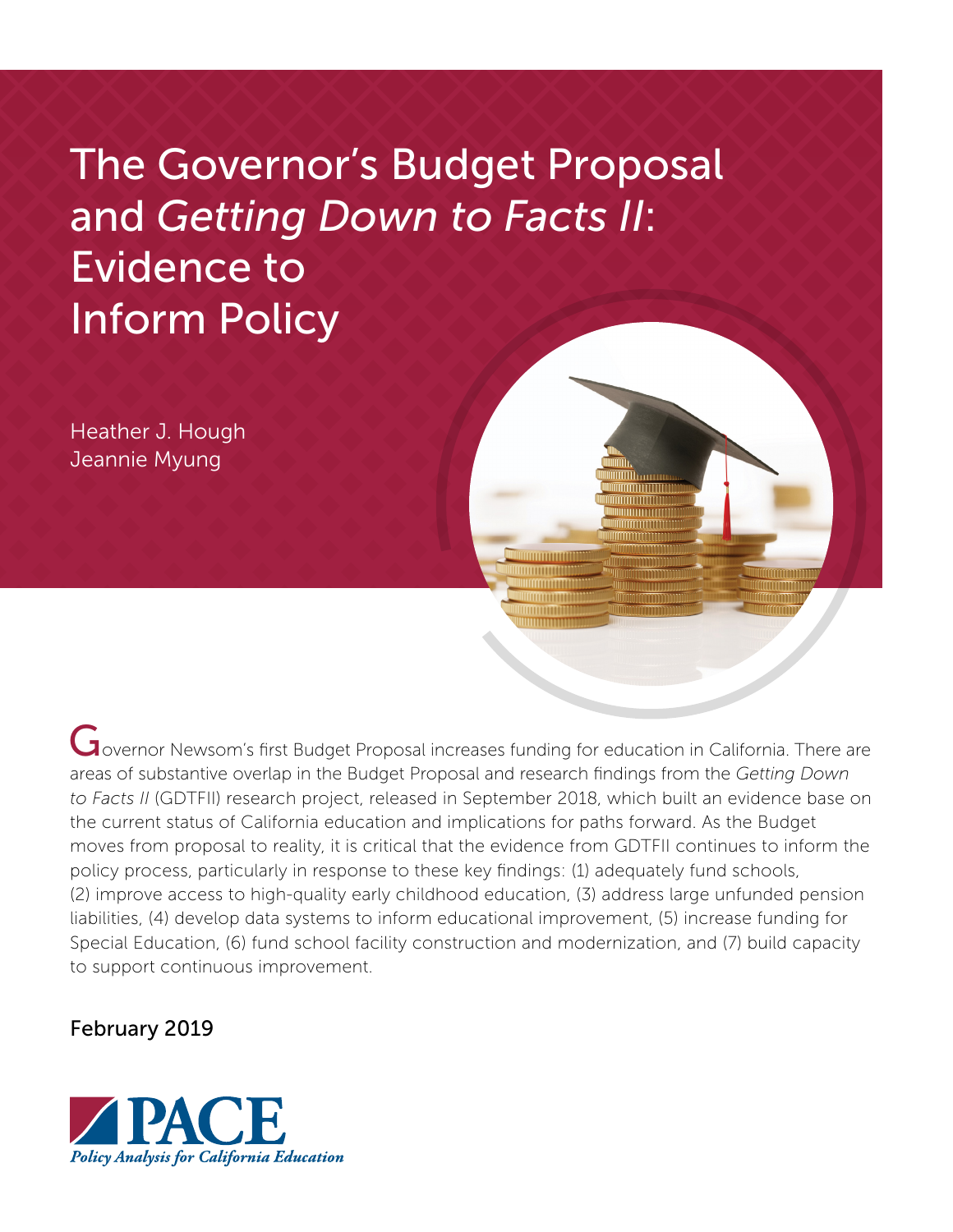

On January 10, 2019, Governor Newsom released his [Budget Proposal](http://www.ebudget.ca.gov/budget/2019-20/#/Home) for the 2019–2020 fiscal year, which includes around \$60 billion in state funds for K–12 schools. The budget bill and implementation bills will be deliberated and modified in each house in the upcoming months after which they are expected to incorporate significant revisions that will be proposed by the Governor in May 2019 and signed and enacted by July 2019.

There is considerable alignment between the Governor's Budget Proposal and the key findings from *Getting Down to Facts II* (GDTFII), which was released in September 2018. GDTFII—a collaboration of over 100 researchers from across the country—published 36 studies on the current status of California's PreK–12 public education system. This rigorous and comprehensive evidence base built a common understanding of the performance of California's PreK–12 education system and its opportunities for improvement. As the Budget moves from proposal to reality, it is critical that the evidence from GDTFII continues to inform the policy process.

This policy brief describes the elements of the Budget Proposal that coincide with key findings from GDTFII, discusses the current context in California in that domain, and brings to bear additional research from GDTFII as evidence to inform budget and policy discussions that unfold over the next several months. The GDTFII research was not intended to advocate specific policies but rather to provide evidence to inform policy decisions. This evidence should continue to inform the refinement of the ideas represented in the budget over the months ahead.

### Adequately Fund Schools

Due to investments in public education under the Local Control Funding Formula (LCFF), funding levels for public education are the highest they have been since 2004–05, and the Governor's Budget Proposal continues this trend of investment. However, even with these increases in funding and a more equitable distribution under the LCFF, per-pupil

spending in California remains consistently below the national average. As a result, California has fewer adults in schools than most other states, the number of students per teacher is much higher in California than

The Budget proposes a \$2 billion… increase for the LCFF, which… brings total LCFF funding to \$63 billion.

in any of the comparison states (**[Imazeki, 2018](https://gettingdowntofacts.com/publications/adequacy-and-state-funding-formulas-what-can-california-learn-research-and-national)**), and California ranks at or near the bottom of all states in the percentage of K–12 public school students with access to various types of health care or mental health services inside their school buildings (**[Reback, 2018](https://gettingdowntofacts.com/publications/investments-student-health-and-mental-health-californias-public-schools)**). When considering the appropriate level of funding for K-12 education, the GDTFII research provides the following lessons: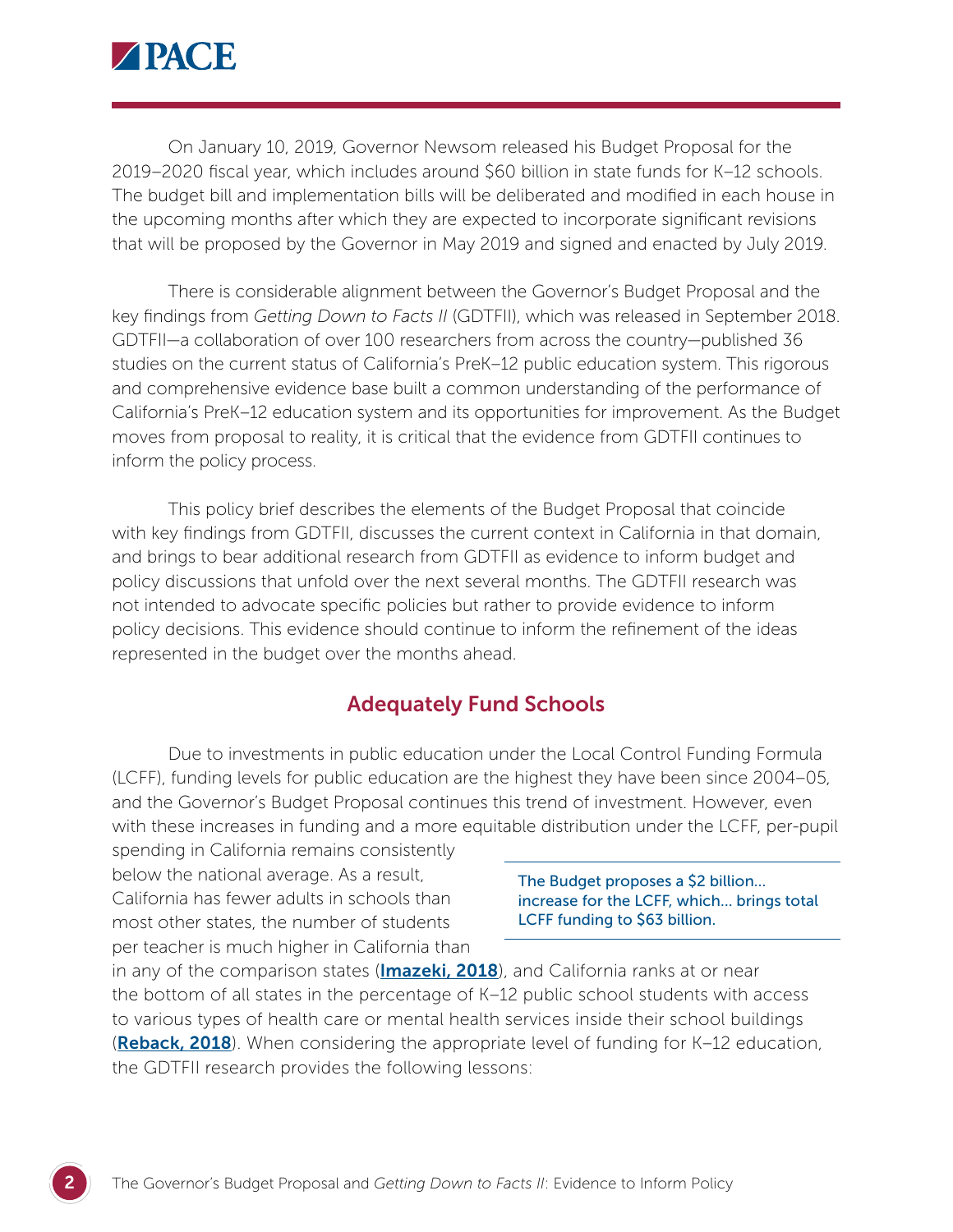- Listen to expert educators about what funding levels are needed to achieve **California's goals.** Public schools in California spent about \$66.7 billion on school operations in 2016–17. However, GDTFII researchers drew on the professional judgment of expert district- and school-level practitioners concerning the resources required to meet the goals set by the State Board and estimated that an additional \$25.6 billion—38 percent above actual spending—would have been necessary. Per pupil, the estimated average cost of an adequate education would be \$16,890, which is considerably higher than the actual average district per pupil spending of \$12,204. These are average amounts per pupil; the estimated gap between adequate cost and actual spending is even greater for districts with higher levels of socioeconomic disadvantage ([Levin et al., 2018](https://gettingdowntofacts.com/publications/what-does-it-cost-educate-californias-students-professional-judgment-approach)).
- Look to other states' approaches to funding schools. Several other states, including Connecticut, Massachusetts, New Jersey, New York, and Vermont, all spent more in 2016–17 than the \$16,890 per pupil suggested as adequate by research on California ([Levin et al., 2018](https://gettingdowntofacts.com/publications/what-does-it-cost-educate-californias-students-professional-judgment-approach)). While Massachusetts spent 2 percent more than what was deemed to be adequate in California, Connecticut, New Jersey, and Vermont spent 15–17 percent more, and New York spent 28 percent more. Additional funding will be needed to address adequacy concerns in California, and there is much to learn from other states (**[Imazeki, 2018](https://gettingdowntofacts.com/publications/adequacy-and-state-funding-formulas-what-can-california-learn-research-and-national)**).
- Consider changes to tax policies and allocation formulas for K–12 education. Tax policy in California presents unique challenges. Proposition 13 restricts districts from increasing their local property tax rates, and Proposition 98 allocates resources to schools based on a complex set of provisions that make it difficult to significantly increase the share going to public education. Absent a serious discussion of changes in how revenue for schools is raised and allocated, it is not clear how California will reach adequate funding levels in all districts to achieve its goals for students (**[Imazeki, 2018](https://gettingdowntofacts.com/publications/adequacy-and-state-funding-formulas-what-can-california-learn-research-and-national)**).

## Improve Access to High-quality Early Childhood Education

California once led the nation in early childhood education, but a significant decline in investment has resulted in an underfunded, fragmented early childhood education system that is inefficient for providers and families. The inadequate early education system in California has lasting effects. California districts with predominantly low-income students lag behind similar districts in other states primarily because of lower school-readiness levels among entering kindergartners ([Reardon et al., 2018](https://gettingdowntofacts.com/publications/portrait-educational-outcomes-california)). In fact, California has among the largest gaps in readiness at school entry of any state in the nation. Differences in access to high-quality early childhood education programs likely contribute to the readiness gap (**[Stipek et al., 2018](https://gettingdowntofacts.com/publications/early-childhood-education-california)**). The Budget Proposal suggests first steps towards broadening access to child care and preschool in California.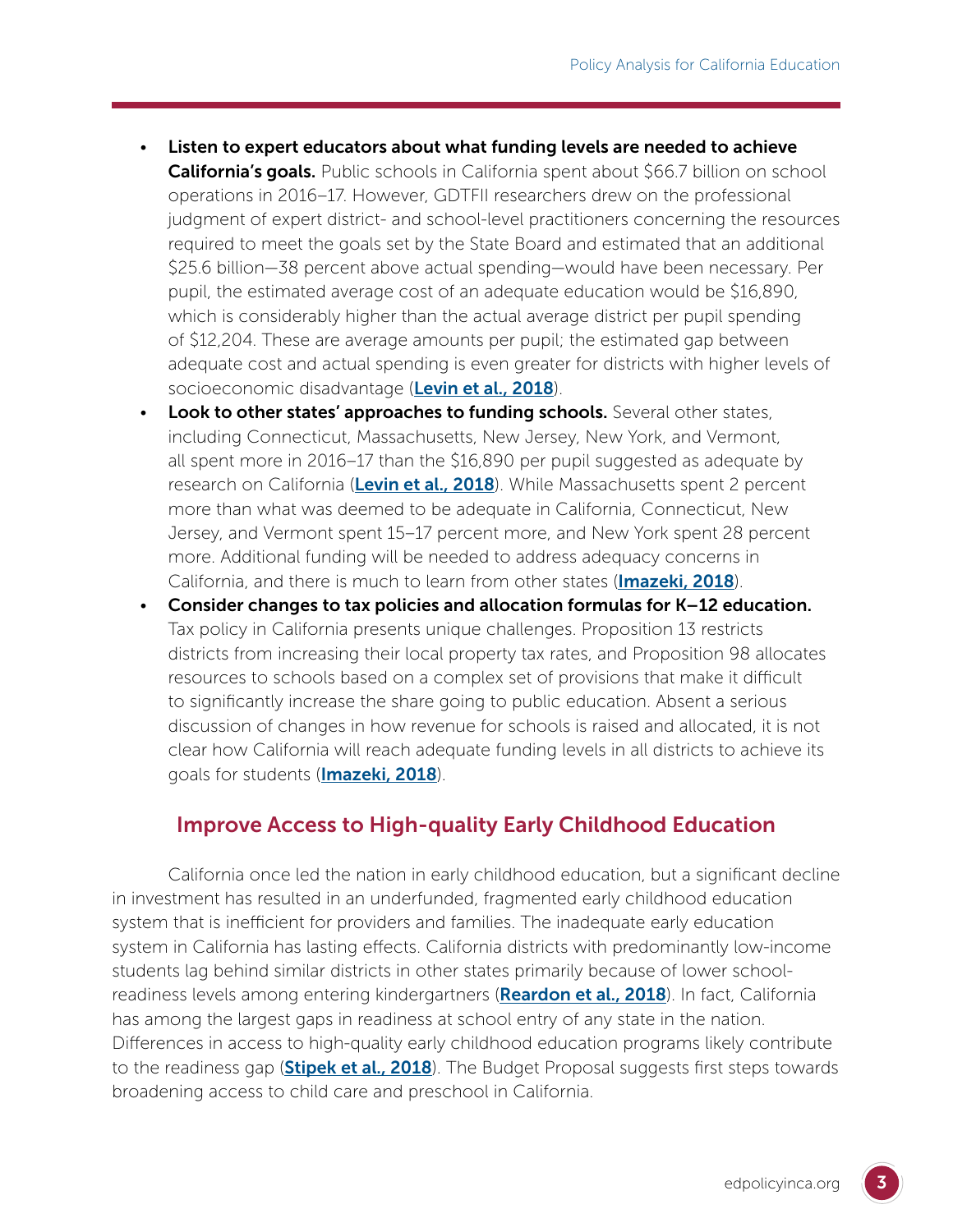

Improving early childhood education in California will take resources, political will, long-term strategy, collaboration, and a commitment to high quality. The numerous studies that link early childhood education to desirable long-term outcomes for children are based on *high-quality* early education programs. The Budget Proposal increases access to preschool; however, providing additional slots without sufficient attention to the *quality* of those programs will not produce the long-term results that California seeks for its students. If implemented, the following recommendations would improve the quality of early childhood education in California as access expands (**[Stipek et al., 2018](https://gettingdowntofacts.com/publications/early-childhood-education-california)**):

To provide full-day, full-year access to State Preschool to all eligible low-income four-year-olds, the Budget proposes \$124.9 million… and additional investments in the two succeeding fiscal years to fund a total of 200,000 slots by 2021–22.

The Budget proposes \$10 million… to develop the road map to provide universal preschool in California.

To increase the quality and availability of child care, the Budget proposes \$500 million… to both (1) expand subsidized child care facilities in the state and (2) make a significant investment in the education of the child care workforce.

- Decrease variability and increase the level of licensing requirements*.* Licensing requirements vary in California such that a 4-year-old could find herself in a subsidized setting that has no requirements (license exempt), predominantly health and safety requirements (Title 22), requirements that address program quality (Title 5), or requirements associated with K–12 education (TK). California also has a larger proportion of children in license exempt programs than most other states programs which serve a disproportionate number of low-income children.
- Increase requirements for individuals preparing to work in the early childhood **field.** Improving the quality of early childhood education in California will require more rigorous preparation for staff than is currently required, and a greater emphasis on practice. The required 12 or 24 college units that early childhood practitioners are required to complete in California are substantially below what most states require and are not sufficient to prepare them with the skills that research and experts have found are necessary. The content of preparation programs matters as much to the effective preparation of early childhood educators as the level of the degree. As education and training requirements are increased, wages will have to be raised as well to avoid exacerbating the staff shortage that already exists.
- Ensure that higher education programs develop the capacity to help students meet the new requirements. Higher education institutions will need time and support to build their capacity to prepare students for more rigorous requirements. In particular they will need resources to begin preparing students with the supervised practice teaching experiences they require to become effective child care providers. A greater investment is also needed to ensure that all preparation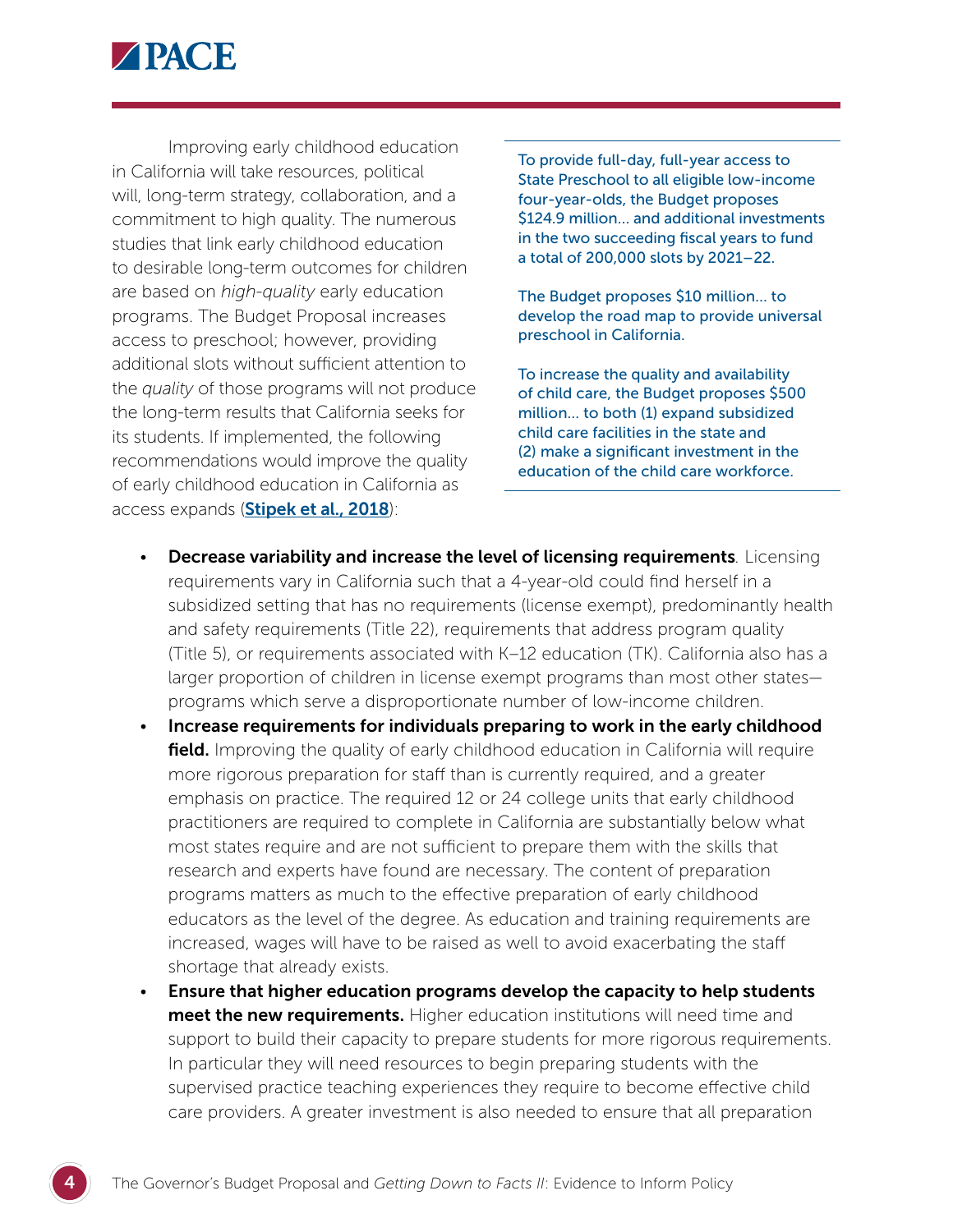programs are delivering high-quality content and that individuals currently in the field, who are largely low-income, are able to meet the more rigorous requirements. To ensure the investments in child care workforce training meet minimal standards, California could invest a portion of these training resources to develop a program accreditation system that parallels the system used for programs that prepare aspiring teachers for K–12 credentials.

- **Improve and increase participation in QRIS.** California created a Quality Rating and Improvement System (QRIS) to help programs assess and improve quality. However, as of September 2017 only 28 percent of licensed centers and 7 percent of Family Child Care Homes participated. Participation could be increased if California reimbursement rates were linked to programs' QRIS rating, as most other states do. But the elements of the QRIS itself also need to be revised to emphasize the most important dimensions of program quality.
- Consider expanding access to infant and toddler care. Of children  $0-3$  years who qualified for a publicly funded ECE program in California, based on family income and working parents, only 14 percent received it. The number of family day care slots available have declined in recent years, in part due to staffing shortages, and those that exist are unaffordable for many families who are not eligible for public support.

# Address Large Unfunded Pension Liabilities

The state's proposal to relieve some of the burden of districts' pension costs acknowledges the strain that districts in the state are facing as a result of large pension liabilities and high contribution rates. In the short term, this budget will free up operating

dollars that districts would have paid towards unfunded pension liability, providing some relief, however, it does not resolve the structural issues that have put California in such severe pension debt. As of 2017, CalSTRS has accrued a pension debt, or unfunded liability, of approximately \$107

To provide relief to local educational agencies and community colleges for the rising costs of CalSTRS pensions now and in the future, the Budget proposes a \$3 billion one-time… payment to CalSTRS to reduce long-term liabilities for employers.

billion. In 2014, the California Legislature passed Assembly Bill 1469, a law that requires teachers and school districts, along with the state government, to substantially increase their respective contributions to CalSTRS. Although all three contributing parties are experiencing rate increases, school districts are affected the most. In 2013–14, school districts contributed 8.25 percent of teacher salaries to CalSTRS. By 2020-21, this rate more than doubles to 19.1 percent (**[Koedel & Gassman, 2018](https://gettingdowntofacts.com/publications/pensions-and-california-public-schools)**). Difficult policy decisions will need to be made in California to resolve this growing CalSTRS and unresolved pension liability. Paths forward may include a combination of the following options, all of which include inherent tradeoffs ([Koedel & Gassman, 2018](https://gettingdowntofacts.com/publications/pensions-and-california-public-schools)):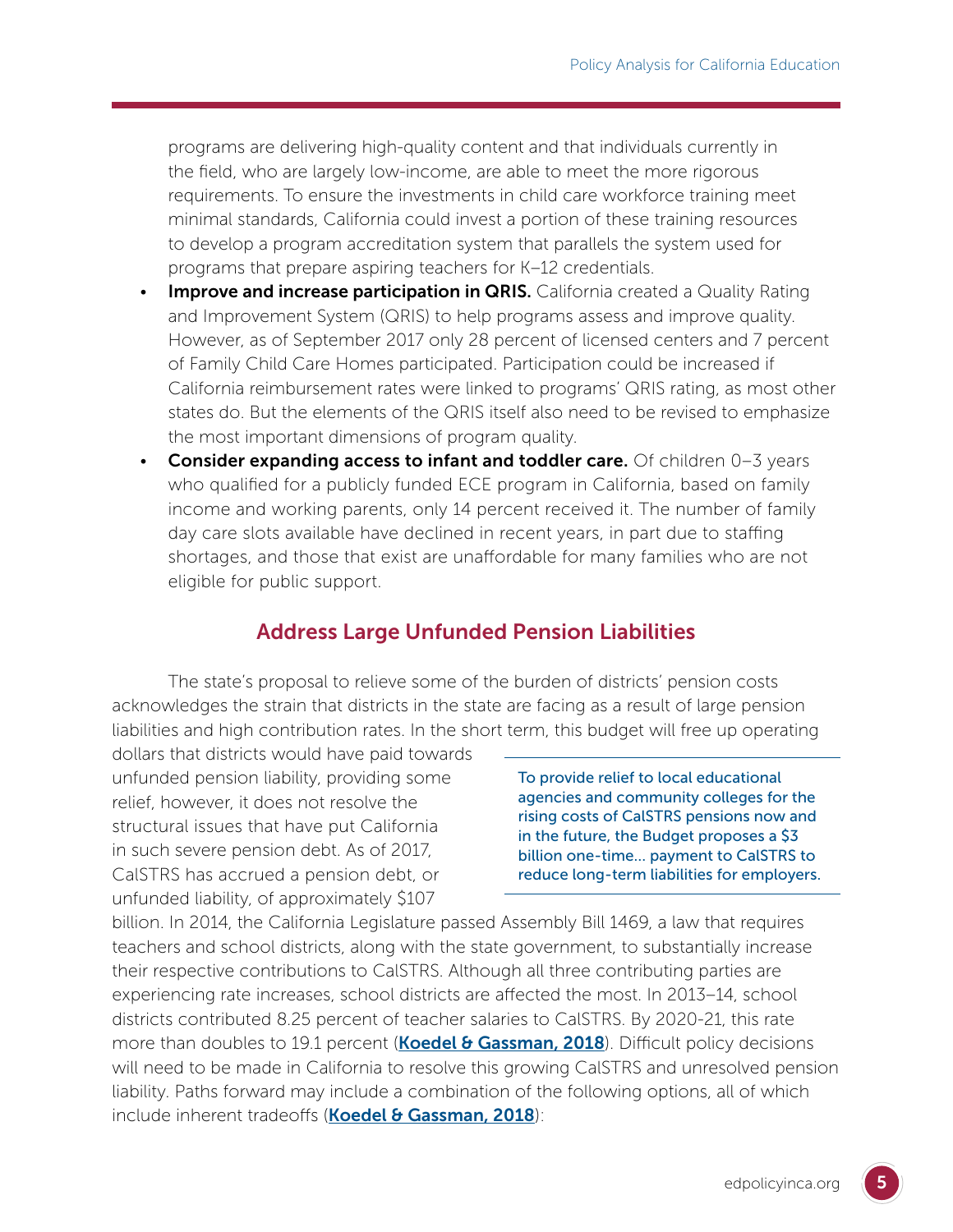

- Lower the assumed rate of return and increase contribution rates accordingly*.* CalSTRS has recently dropped its assumed rate of return, but the new assumption of a 7 percent return is still too high, according to financial economists. With an inflated assumed rate of return, actuarial calculations can underestimate the level of current contributions needed to fund future benefits. As a result, unfunded liabilities will continue to accumulate.
- Raise contribution rates and/or reduce benefits. To continue under the current defined-benefit structure, the state will need to raise contribution rates and reduce benefits in order to prevent the further growth of unfunded liabilities, even in light of the Budget Proposal. Like many states, California has taken both these steps in recent years, but even more substantial changes would be needed to ensure long-term sustainability. Benefits that could be considered for reduction include retirement benefits for new teachers and cost-of-living adjustments.
- Transition from a defined-benefit to a defined-contribution approach. The state may also consider restructuring the current CalSTRS plan structure to deemphasize or eliminate the defined-benefit approach currently in place in favor of a defined-contribution approach. The latter is the typical structure used among private employers. A 401(k), for example, is a defined-contribution plan.
- Cover teachers under Social Security. California is one of 15 states in the country in which public school teachers do not qualify for Social Security. The state could consider adding Social Security coverage for California teachers, which would diversify their retirement income portfolios and lessen the financial burden on the state going forward.

### Develop Data Systems to Inform Educational Improvement

The Budget Proposal demonstrates a clear commitment to improving data systems in California. GDTFII research supports the idea that improved statewide data systems, with appropriate privacy protections, would support many different purposes—from service provision to predictive analytics to evaluation, all of which would help agencies and policymakers better serve Californians. In recent years, California has made important improvements in the collection and availability

To improve coordination across educational data systems and better track the impacts of state investments on achieving educational goals, the Budget provides \$10 million one-time… to plan for and develop a longitudinal data system… [connecting] information from early education providers, K–12 schools, higher education institutions, employers, other workforce entities, and health and human services agencies.

of education data, but it remains far behind other states in its ability to use those data to answer questions about system performance. In addition to sustaining its commitment to this data system and solid technical design and development of this data system, the state should also consider the following: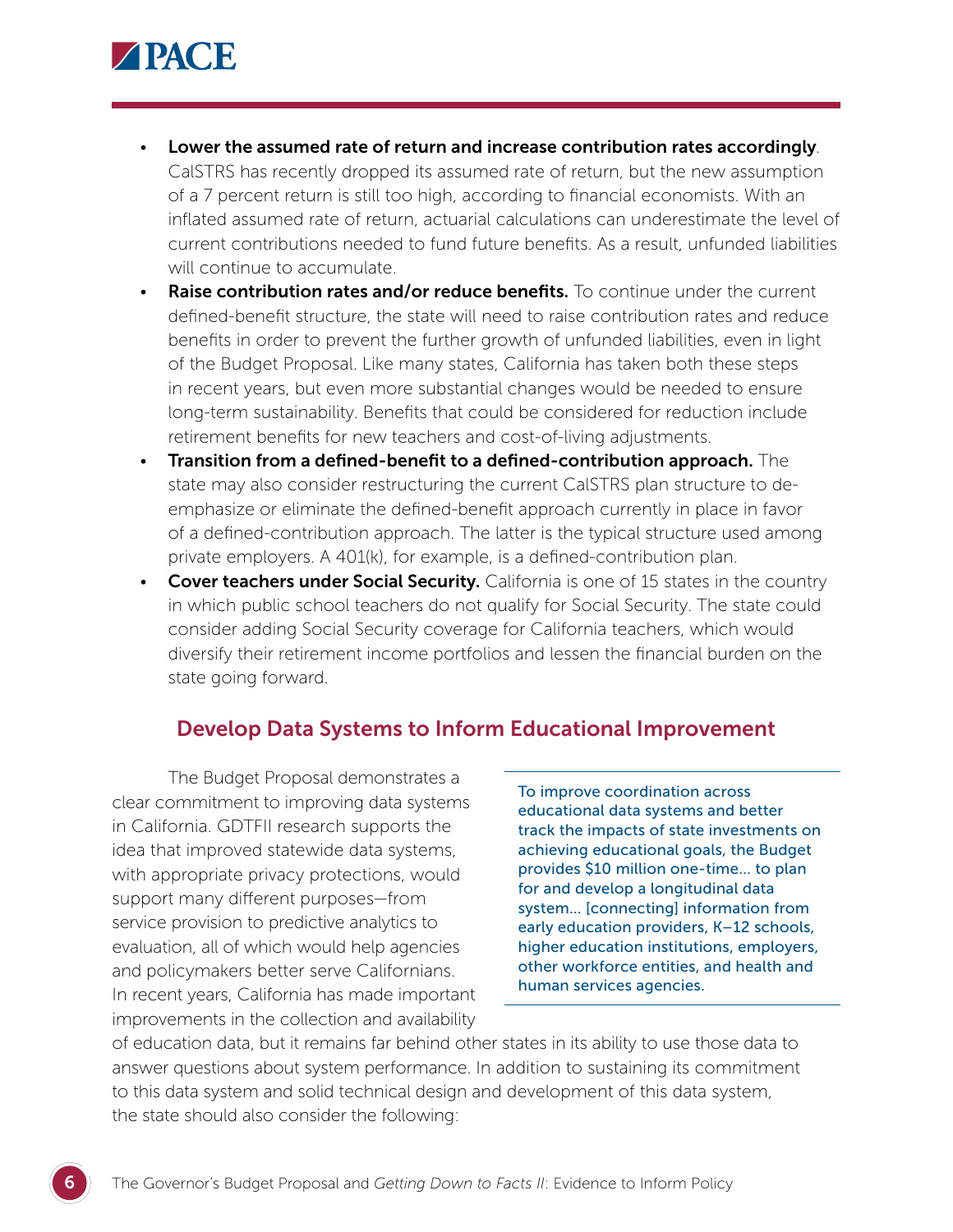- Learn from how other states and other entities have overcome obstacles to developing longitudinal statewide data systems. An integrated data system requires obtaining data from many sources and agencies, linking them together, storing the linked data, ensuring data quality, sharing them with authorized users, and keeping data secure. These steps have been accomplished in many other states—including Washington, Texas, and Florida—and the technical challenges are well understood. California could draw on these states' experiences to inform its approach to these issues (*[Phillips, Reber, & Rothstein, 2018](https://gettingdowntofacts.com/publications/making-california-data-more-useful-educational-improvement)*).
- Clarify the role that state-level data should play in coordination with regional and local data systems. In the absence of a state data system, districts and COEs have increasingly turned towards local and regional data systems that enable the ongoing, systematic collection and analysis of local data. Regional collaborations, such as the CORE Data Collaborative, Los Angeles Education Research Institute, and the Silicon Valley Regional Data Trust, have developed to fill this need in California. These regional efforts provide proof cases of the benefits of robust and linked data systems and lessons that can be applied to the development of a statewide system (**[Hough et al., 2018](https://gettingdowntofacts.com/publications/using-data-improvement-learning-core-data-collaborative)**; **[Phillips et al., 2018](https://gettingdowntofacts.com/publications/making-california-data-more-useful-educational-improvement)**).
- In the design of the system, develop ways of accessing data that are streamlined for various users. Individuals and organizations at different levels of the education system in California have differing analytical needs. For example, local continuous improvement efforts call for more frequent data that can inform the various phases of the improvement process, while annual data are most useful for understanding variation across the state and evaluating the impact of policy approaches. The needs of these users should be considered in the design of the data system, to allow for streamlined data access and use ([Hough et al., 2018](https://gettingdowntofacts.com/publications/using-data-improvement-learning-core-data-collaborative)).

# Increase Funding for Special Education

The Governor's Proposed Budget recognizes the growing costs of Special Education expenditures in districts across the state and would expand services in school districts with a high concentration of Special Education students and low-income, English learner, and foster youth, including a focus on providing support to preschool age children. While LCFF base grants have increased over

In response to these needs, the Budget proposes \$576 million… (of which \$186 million is one-time) to support expanded special education services and school readiness supports at local educational agencies with high percentages of both students with disabilities and unduplicated students who are low-income, youth in foster care, and English language learners.

the years, Special Education funding has remained constant. Because Special Education services are mandated by state and federal law, districts have had to draw an increasing share of Special Education funding from their general operating funds to compensate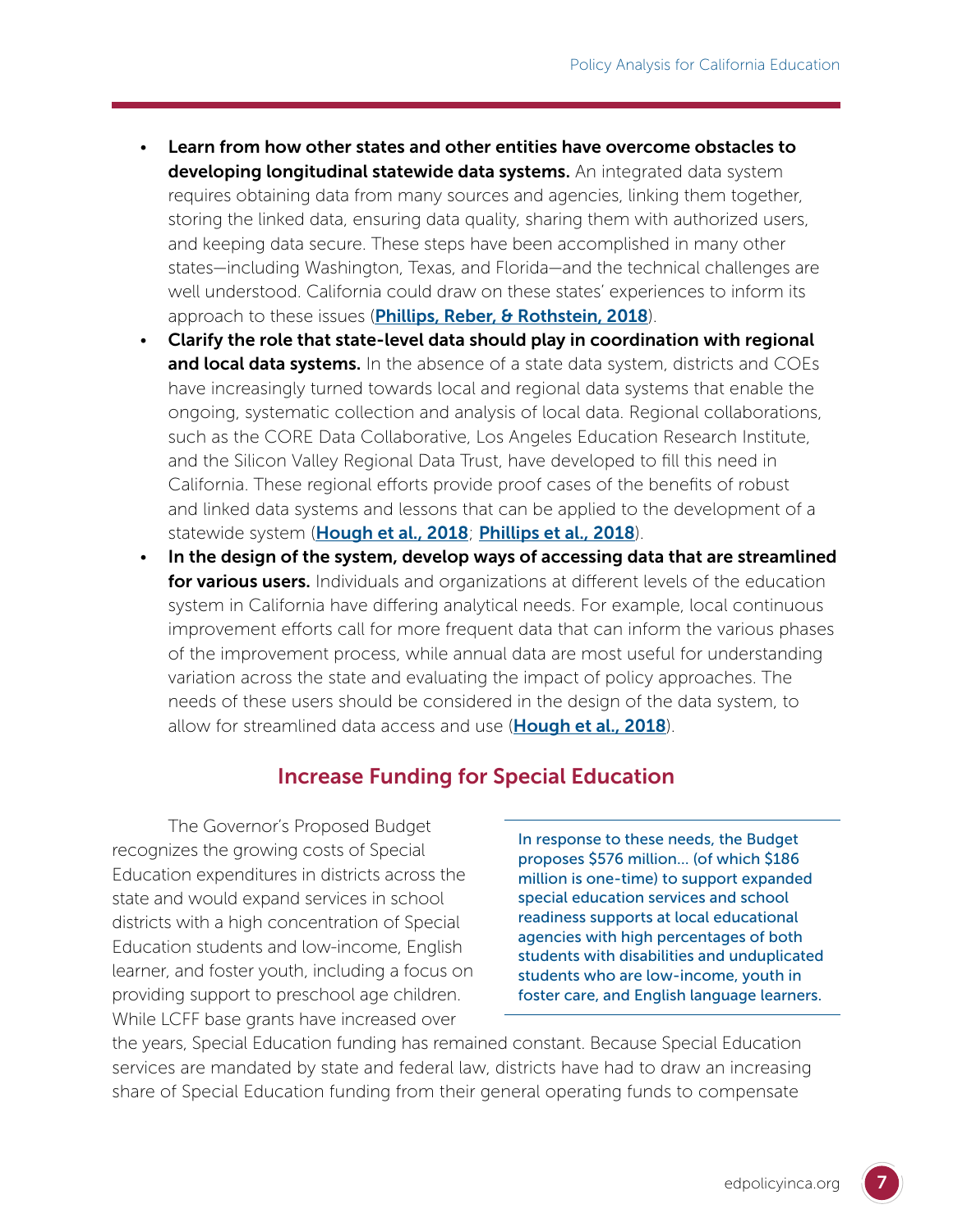

(**[Willis, Krausen, Byun, & Caparas, 2018](https://gettingdowntofacts.com/publications/era-local-control-funding-formula-shifting-role-californias-chief-business-officers)**). While increased funding is critical, specifically, policy approaches should consider the following:

- Consider the unintended consequences of allocating funds based on the number of students identified for Special Education. Currently, Special Education funding is allocated based on districts' average daily attendance (ADA) rather than concentration of students with disabilities. For districts with high percentages of unduplicated students who are low-income, in foster care, or English learners, the Budget Proposal introduces additional funds for also having high percentages of students with disabilities. While providing more funds for districts with more needs is sensible, it is important to consider that this policy shift might incentivize overidentification of students, which can have negative impact on students, such as placement in unnecessarily restrictive situations ([Warren & Hill, 2018](https://gettingdowntofacts.com/publications/revisiting-finance-and-governance-issues-special-education-0)).
- Increase resources for services to preschool children with disabilities. Although the Budget Proposal includes new resources for Special Education in early childhood, including funds for early childhood screening and investments in children's mental health, the current formula for determining Special Education funding in schools does not include the count of preschool students. Two options for providing districts with more support for preschool children with disabilities are to (a) include preschool students in the average daily attendance count or (b) increase slots for students with disabilities in state-funded preschool programs.
- Adjust Special Education funds similarly to annual adjustments in LCFF base **grants.** The state generally increases the Special Education appropriation by a costof-living adjustment to account for inflation. When district Special Education costs are rising faster than the inflation adjustment, the proportion of costs covered by the state decreases. The state could offset districts' Special Education costs either by annually including a budget adjustment for Special Education that reflects the same annual increase as the LCFF base grant or by setting the adjustment at a level that keeps the state's share of program costs constant.
- Match appropriations to program spending. Another option is to adjust the state's Special Education appropriation for changes in actual program spending for the most recent year for which data are available. This would commit the state to paying for a fixed share of statewide Special Education costs.
- **Equalize Special Education Local Planning Areas (SELPAs).** The state funds Special Education services through Special Education Local Planning Areas (SELPAs), based on the total number of students in attendance in the K–12 district(s) that make up each SELPA. However, SELPAs are not funded equally on an ADA basis. The top 10 percent of SELPAs receive 50 percent more per ADA than the average of the other 90 percent. This is a result of historic SELPA funding rates that were in place when AB 602 was implemented. Equalizing district AB 602 rates would cost the state an estimated \$670 million annually.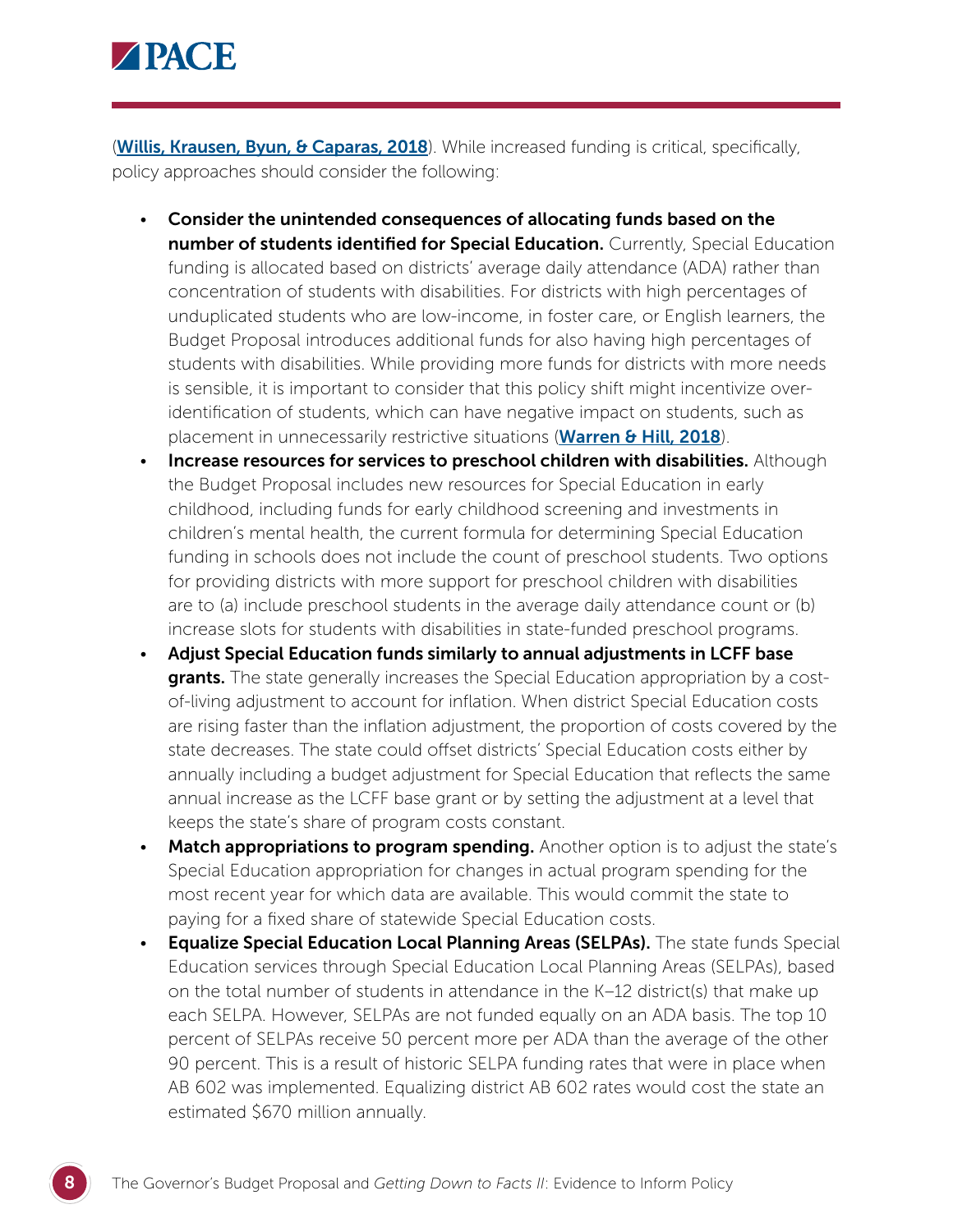# Fund School Facility Construction and Modernization

While the Budget Proposal makes more money available for facilities construction and modernization, GDTFII found that California's current approach to funding its school

facilities presents challenges beyond the question of how much funding is available. While California spending per pupil on school facilities remains close to the national average, access to funding for school facilities in California is not equal across the state, with the current funding approach favoring wealthy districts (**Brunner & Vincent**,

The Budget proposes… an increase of \$906 million over the prior year, to support school construction projects. These funds will support new construction, modernization, retrofitting, career technical education, and charter school facility projects.

[2018](https://gettingdowntofacts.com/publications/financing-school-facilities-california-ten-year-perspective)). In the period from 2007 to 2015, local funding sources accounted for more than 80 percent of facilities funds, which results in inequitable distribution because wealthier districts are more likely to pass bond measures.

School facility spending in California is also a story of volatility, in particular due to the irregular nature of statewide school facility bond issues and a decade with no state bonds. Advocates put a successful initiative on the ballot in 2016 to authorize the sale of \$9 billion in general obligation bonds but the release of those bonds has been particularly slow. While the Budget Proposal accelerates the release of state bond funds for facilities, it does not address a few areas of concern raised in the GDTFII research that should be addressed in future policy development (**[Brunner & Vincent, 2018](https://gettingdowntofacts.com/publications/revisiting-finance-and-governance-issues-special-education-0)**):

- Address the wide disparities in school facility funding. To reduce the disparities in school funding that are systematically associated with school district property wealth, the state could target facilities funds to districts with the least ability to raise revenue through local general obligation bond elections and developer fees. Additionally, the state could alter its matching rates so that lower-wealth districts would receive higher matching rates, while higher-wealth districts would have lower matching rates. Currently, almost all districts receive a 50 percent match for new construction projects and a 60 percent match for modernization projects. Instead, the amount of the match could vary systematically with a school district's ability to raise revenue as measured by property wealth.
- **Reduce volatility of facility funding.** The volatility in state funding for school facilities makes long-term planning and investment decisions a challenge for districts. The regular release of state bonds for voter approval could help ameliorate this, assuming that the state wishes to sustain its long-standing approach to school facility funding. Another option would be for the state to move away from disbursing statewide general obligation bond revenue and towards providing school districts with annual per-pupil allocations for school facilities-related costs.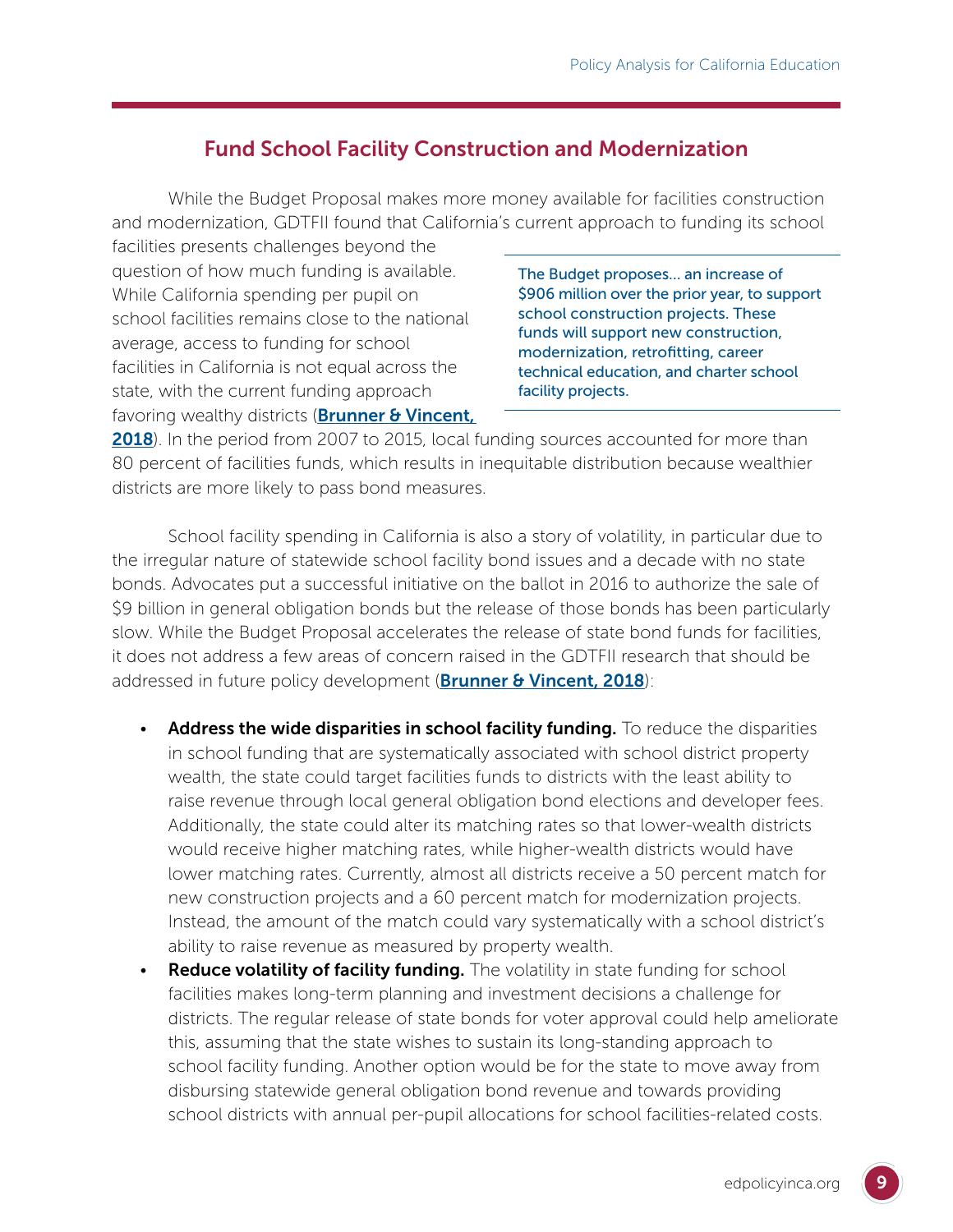

Such an approach, recommended by the Legislative Analyst's Office, could provide a "minimum share" of districts' expected facility costs, which advocates say would result in a more predictable and consistent method of financing school facilities.

• Develop a statewide school facility inventory and conditions assessment system. California has no inventory of the conditions of its school facilities to inform funding needs and priorities. Policymakers are investing billions of dollars into school facilities without reliable information on the conditions, qualities, and needs of the school facilities statewide. Without such data, policymakers and stakeholders cannot determine the proper size of future general obligation bond proposals, the relative need in different communities, or an evidence-based way to allocate funds for various programs such as new construction or modernization.

### Build Capacity to Support Continuous Improvement

Districts, in partnership with local stakeholders, are currently expected to use the Local Control and Accountability Plan (LCAP) process to set goals, plan actions, and leverage resources to meet their goals, all building from school performance data on the California School Dashboard. This approach requires meaningful engagement of community stakeholders as well the local capacity to drive improvement, and the System of Support is designed to help districts and schools realize this vision (**[Plank et al., 2018](https://gettingdowntofacts.com/publications/building-system-support-school-improvement)**).

These new state policy structures represent a major policy shift from a restrictive, compliance-oriented approach under No Child Left Behind (NCLB) and California's categorical funding programs towards a continuous improvement approach, which engages multiple stakeholders in disciplined problemsolving to discover, implement, and spread evidence-based changes. This shift places demands on schools, districts, and agencies involved in the System of Support that may outstrip their existing capacity (Grunow [et al., 2018](https://gettingdowntofacts.com/publications/towards-common-vision-continuous-improvement-california); [Plank et al., 2018](https://gettingdowntofacts.com/publications/building-system-support-school-improvement); [Koppich](https://gettingdowntofacts.com/publications/local-control-funding-formula-lcff-what-have-we-learned-after-four-years) 

[& Humphrey, 2018](https://gettingdowntofacts.com/publications/local-control-funding-formula-lcff-what-have-we-learned-after-four-years); [Marsh et al., 2018](https://gettingdowntofacts.com/publications/taking-stock-stakeholder-engagement-californias-local-control-funding-formula-what-can)).

Based on recent Dashboard data, 374 school districts are required to receive targeted County Office of Education support in 2018–19. The Budget supports county offices of education in this work by providing them with an increase of \$20.2 million… for school district assistance…

Additionally, to increase the meaningful engagement between communities and local educational agencies, the Budget proposes \$350,000… to merge the Dashboard, the LCAP electronic template, and other school site and school district reporting tools… into a single web-based application.

For this reason, while the Governor's Budget Proposal provides some funding to support district improvement and stakeholder engagement, these investments need to be accompanied with significant clarification about how additional funds will help build the capacity needed. Specifically, policy approaches should: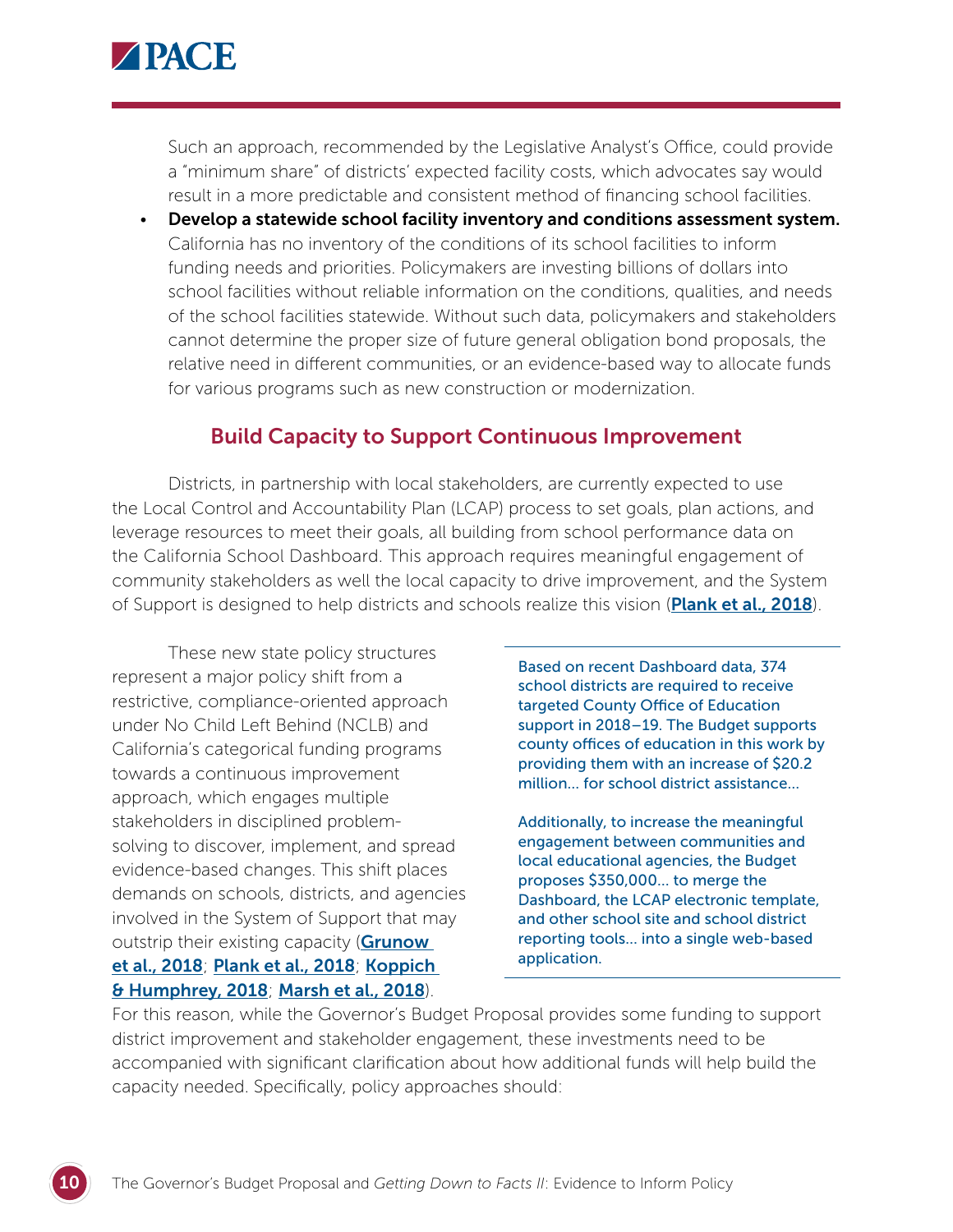- Clarify what continuous improvement looks like in practice and the role of **various actors in supporting it.** Continuous improvement is a system-wide strategy that requires key shifts from traditional reform approaches. A continuous improvement approach requires changes in the management of organizations and the development of new skills and organizational capacities. Building these capabilities takes sustained focus and investment, which often runs in conflict with enormous policy pressure to improve outcomes virtually instantly. The state could help to navigate these tensions by articulating the skills and capabilities of continuous improvement, and making development on these domains an explicit policy goal (**[Grunow et al., 2018](https://gettingdowntofacts.com/publications/towards-common-vision-continuous-improvement-california)**).
- Strengthen state structures to support authentic continuous improvement. The GDTFII research showed that capacity at all levels of the system (e.g., state, region, county) is currently insufficient to realize the ambitious goal of equity in student outcomes at scale ([Grunow et al., 2018](https://gettingdowntofacts.com/publications/towards-common-vision-continuous-improvement-california); [Finkelstein et al., 2018](https://gettingdowntofacts.com/publications/insights-standards-implementation-californias-schools); Moffitt [et al., 2018a](https://gettingdowntofacts.com/publications/frontlines-perspectives-instructional-support-common-core-era); [Moffitt et al., 2018b](https://gettingdowntofacts.com/publications/state-structures-instructional-support-california); [Plank et al., 2018](https://gettingdowntofacts.com/publications/building-system-support-school-improvement)). Adopting a continuous improvement approach statewide will require an investment in changing the mindsets, roles, skills, and responsibilities of everyone in the system and how they relate and interact with each other. This is particularly true for COEs, as they play a central role in supporting continuous improvement in the System of Support.
- Provide structures to support the availability and use of data to support continuous improvement. Good data are critical for knowing whether changes are improvements. To this end, policy approaches should ensure that schools, districts, and counties have access to local and real-time data systems to support improvement, and that they have access to high-quality professional learning opportunities to support its use ([Hough et al., 2018](https://gettingdowntofacts.com/publications/using-data-improvement-learning-core-data-collaborative)).
- Establish clear criteria and accountability around what is expected in meaningful community engagement, and provide support for districts to **implement it.** Despite a commitment to local engagement, district leaders struggle to enact it (**[Marsh et al., 2018](https://gettingdowntofacts.com/publications/taking-stock-stakeholder-engagement-californias-local-control-funding-formula-what-can)**). One challenge is that the existing tools for reporting performance data and improvement plans are not easy for stakeholders to access or understand (**[Koppich & Humphrey, 2018](https://gettingdowntofacts.com/publications/local-control-funding-formula-lcff-what-have-we-learned-after-four-years)**; Polikoff et [al., 2018](https://gettingdowntofacts.com/publications/need-improvement-assessing-california-dashboard-after-one-year)). The Budget Proposal addresses this need, but it is unlikely to effectively engage stakeholders in school improvement processes without additional investments. Specifically, districts need clarification of what level of engagement is expected, resources for building district capacity to meaningfully engage various stakeholders, and strategies for building community members' capacity to engage in local decision-making, including school boards. Finally, the state as a whole would benefit from an investment in communication to increase public awareness of LCFF and its equity goals ([Marsh et al., 2018](https://gettingdowntofacts.com/publications/taking-stock-stakeholder-engagement-californias-local-control-funding-formula-what-can); [Polikoff et al., 2018](https://gettingdowntofacts.com/publications/need-improvement-assessing-california-dashboard-after-one-year)).

For more evidence to inform policy, visit **[gettingdowntofacts.com](http://gettingdowntofacts.com)**.